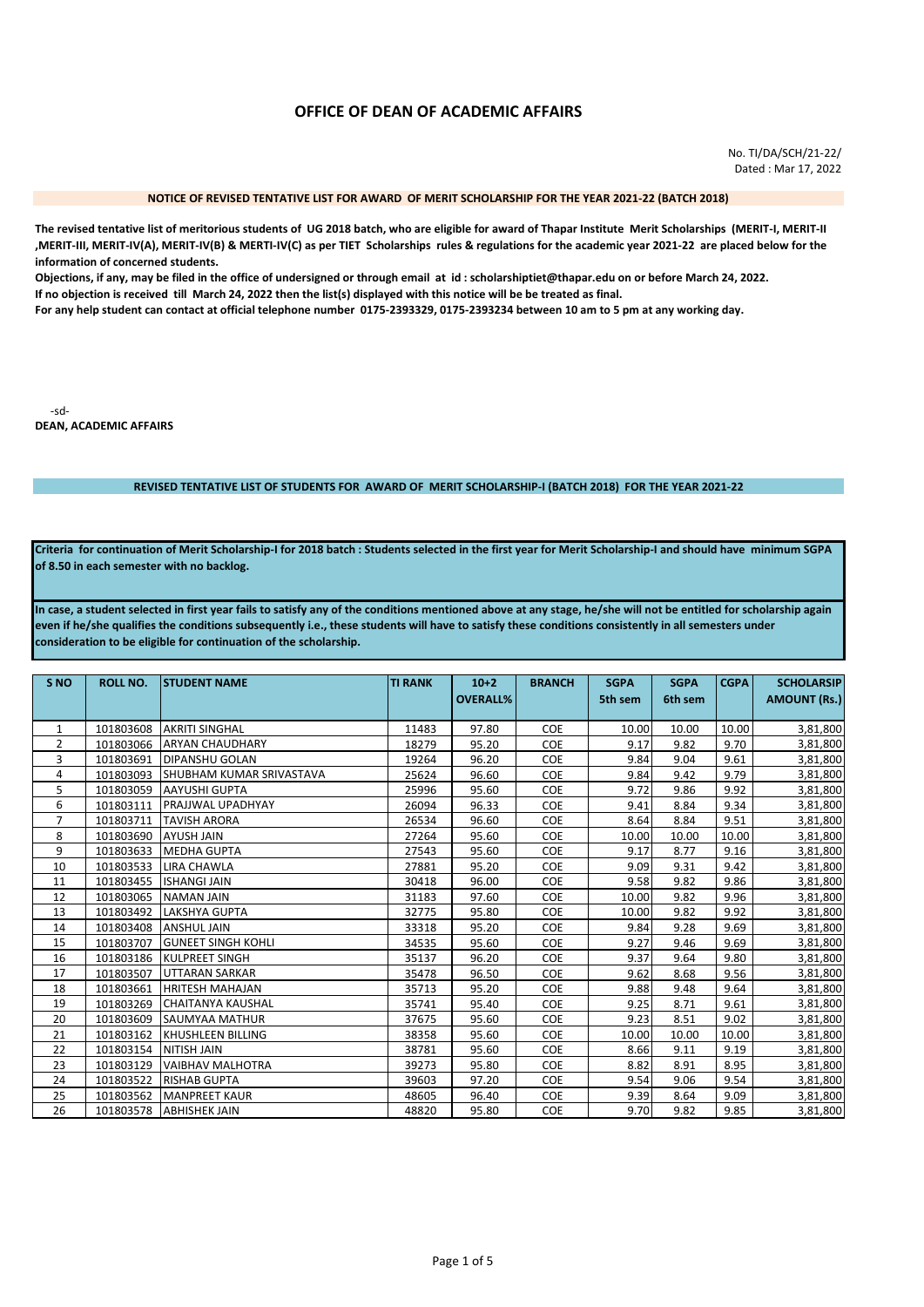#### REVISED TENTATIVE LIST OF STUDENTS FOR AWARD OF MERIT SCHOLARSHIP-II (BATCH 2018) FOR THE YEAR 2021-22

Criteria for continuation of Merit Scholarship-II for 2018 batch : Students selected in the first year for Merit Scholarship-II and should have minimum SGPA of 8.50 in each semester with no backlog.

In case, a student selected in first year fails to satisfy any of the conditions mentioned above at any stage, he/she will not be entitled for scholarship again even if he/she qualifies the conditions subsequently i.e., these students will have to satisfy these conditions consistently in all semesters under consideration to be eligible for continuation of the scholarship.

| S.No.          | ROLL NO.  | <b>NAME OF STUDENT</b>      | <b>TU RANK</b> | $10+2$          | <b>BRANCH</b> | SGPA 5th | SGPA 6th   CGPA |       | <b>SCHOLARSIP</b>   |
|----------------|-----------|-----------------------------|----------------|-----------------|---------------|----------|-----------------|-------|---------------------|
|                |           |                             |                | <b>OVERALL%</b> |               | sem      | sem             |       | <b>AMOUNT (Rs.)</b> |
|                |           |                             |                |                 |               |          |                 |       |                     |
| $\mathbf{1}$   | 101803352 | <b>PANKAJ GUPTA</b>         | 12778          | 92.80           | <b>COE</b>    | 9.37     | 8.91            | 9.34  | 2,81,800            |
| 2              | 101803151 | <b>ROHAN DUTT</b>           | 12783          | 91.20           | <b>COE</b>    | 9.23     | 8.88            | 9.42  | 2,81,800            |
| 3              | 101803226 | <b>HARSH SINGHAL</b>        | 13917          | 92.80           | COE           | 9.72     | 9.02            | 9.66  | 2,81,800            |
| 4              | 101803178 | <b>RAZIK SINGH GREWAL</b>   | 15518          | 94.40           | <b>COE</b>    | 9.86     | 10.00           | 9.70  | 2,81,800            |
| 5              | 101803574 | <b>MOHIT GOYAL</b>          | 15739          | 94.20           | COE           | 9.68     | 9.82            | 9.88  | 2,81,800            |
| 6              | 101803698 | <b>GOURISH SINGLA</b>       | 15803          | 90.00           | <b>COE</b>    | 9.41     | 8.84            | 9.14  | 2,81,800            |
| $\overline{7}$ | 101803702 | <b>KARTIK SINGLA</b>        | 16090          | 93.80           | COE           | 9.52     | 9.02            | 9.47  | 2,81,800            |
| 8              | 101803126 | <b>PRAKHAR JINDAL</b>       | 16195          | 94.00           | <b>COE</b>    | 9.88     | 9.02            | 9.52  | 2,81,800            |
| 9              | 101803185 | <b>UTKARSH AGARWAL</b>      | 16671          | 90.83           | <b>COE</b>    | 9.25     | 9.11            | 9.11  | 2,81,800            |
| 10             | 101803131 | <b>JAY PARMANI</b>          | 17722          | 94.80           | COE           | 9.25     | 9.64            | 9.76  | 2,81,800            |
| 11             | 101803290 | <b>ADITYA KUMAR SINGH</b>   | 18090          | 93.60           | COE           | 9.68     | 9.42            | 9.70  | 2,81,800            |
| 12             | 101803555 | <b>PULKIT GUPTA</b>         | 18095          | 93.20           | <b>COE</b>    | 9.58     | 9.55            | 9.48  | 2,81,800            |
| 13             | 101803006 | <b>PRIYANKA GUPTA</b>       | 19045          | 91.20           | <b>COE</b>    | 10.00    | 9.82            | 9.75  | 2,81,800            |
| 14             | 101803706 | <b>ABHINAV GOYAL</b>        | 19359          | 94.40           | <b>COE</b>    | 9.70     | 9.31            | 9.54  | 2,81,800            |
| 15             | 101803167 | <b>PRAKIRTI GUMBER</b>      | 19390          | 93.00           | <b>COE</b>    | 9.58     | 9.42            | 9.56  | 2,81,800            |
| 16             | 101803466 | <b>DHRUV BANSAL</b>         | 20771          | 92.60           | <b>COE</b>    | 9.54     | 8.82            | 9.62  | 2,81,800            |
| 17             | 101803654 | <b>MANAN KAPILA</b>         | 21153          | 93.00           | <b>COE</b>    | 10.00    | 9.68            | 9.61  | 2,81,800            |
| 18             | 101803243 | <b>VANSHIKA BHATIA</b>      | 21192          | 92.80           | COE           | 9.37     | 8.53            | 9.39  | 2,81,800            |
| 19             | 101803293 | NAVPREET SINGH KAPOOR       | 21818          | 91.00           | <b>COE</b>    | 9.68     | 9.60            | 9.68  | 2,81,800            |
| 20             | 101803640 | <b>SAHIL MOR</b>            | 23103          | 94.00           | <b>COE</b>    | 9.74     | 8.95            | 9.60  | 2,81,800            |
| 21             | 101803249 | <b>HITARTH GANDHI</b>       | 23281          | 93.00           | <b>COE</b>    | 10.00    | 9.80            | 9.93  | 2,81,800            |
| 22             | 101803686 | <b>DIPESH JINDAL</b>        | 23825          | 94.00           | <b>COE</b>    | 10.00    | 10.00           | 10.00 | 2,81,800            |
| 23             | 101803577 | <b>PURUJIT GUPTA</b>        | 24244          | 94.40           | <b>COE</b>    | 9.45     | 9.37            | 9.48  | 2,81,800            |
| 24             | 101803233 | <b>ARPIT GUPTA</b>          | 24342          | 91.20           | <b>COE</b>    | 10.00    | 9.37            | 9.34  | 2,81,800            |
| 25             | 101803472 | <b>GURMAN SINGH BHULLAR</b> | 25741          | 92.80           | COE           | 9.84     | 9.64            | 9.61  | 2,81,800            |
| 26             | 101808053 | <b>BHARGAV THAKUR</b>       | 26133          | 91.00           | <b>MEE</b>    | 9.40     | 10.00           | 9.76  | 2,81,800            |
| 27             | 101803705 | <b>TANISHQ BHALLA</b>       | 26137          | 90.60           | <b>COE</b>    | 8.82     | 8.80            | 9.46  | 2,81,800            |

### REVISED TENTATIVE LIST OF STUDENTS FOR AWARD OF MERIT SCHOLARSHIP-III (BATCH 2018) FOR THE YEAR 2021-22

Criteria for Merit scholarship-III of 2018 batch : Covering first 10% of the students' strength (other than over and above intake & back loggers) in each discipline on the basis of AGPA only. No weightage shall be given t and should be in merit of his/her stream on the basis of AGPA in the preceding year.

|         |                 | <b>BE-CHEMICAL ENGG.</b> |   | <b>BATCH-2018</b> |               | STRENGTH - 19 |             |             |                     |
|---------|-----------------|--------------------------|---|-------------------|---------------|---------------|-------------|-------------|---------------------|
| Sr. No. | <b>REGN. NO</b> | <b>ISTUDENT NAME</b>     |   |                   | <b>BRANCH</b> |               | <b>AGPA</b> | <b>CGPA</b> | <b>SCHOLARSHIP</b>  |
|         |                 |                          |   |                   |               |               |             |             | <b>AMOUNT (Rs.)</b> |
|         |                 | 101801016 MAMNOON AZAM   |   |                   | CHE           |               | 9.93        | 9.75        | 98.500              |
|         |                 | 101801015   MUDITA TYAGI | - | -                 | CHE           |               | 9.30        | 9.27        | 98,500              |

|         |                 | <b>BE-CIVIL ENGG.</b>       |   | <b>BATCH 2018</b>        |               | <b>STRENGTH - 52</b> |             |             |                     |
|---------|-----------------|-----------------------------|---|--------------------------|---------------|----------------------|-------------|-------------|---------------------|
| Sr. No. | <b>REGN. NO</b> | <b>ISTUDENT NAME</b>        |   |                          | <b>BRANCH</b> |                      | <b>AGPA</b> | <b>CGPA</b> | <b>SCHOLARSHIP</b>  |
|         |                 |                             |   |                          |               |                      |             |             | <b>AMOUNT (Rs.)</b> |
|         | 101802013       | <b>ITAVNAIN KAUR</b>        |   |                          | <b>CIE</b>    |                      | 9.84        | 9.79        | 98,500              |
|         | 101802002       | <b>HARNOOR SINGH AULAKH</b> |   |                          | <b>CIE</b>    |                      | 9.63        | 9.48        | 98,500              |
|         | 101802018       | <b>ROBINPREET</b>           |   |                          | <b>CIE</b>    |                      | 9.49        | 9.72        | 98,500              |
| 4       | 101802023       | <b>SHANTANU VIKALP</b>      |   |                          | <b>CIE</b>    |                      | 9.49        | 9.02        | 98,500              |
|         | 101802037       | <b>JASSIMRAT KAUR</b>       |   |                          | <b>CIE</b>    |                      | 9.49        | 8.84        | 98,500              |
| 6       | 101802005       | <b>ROBIN SINGH SAINL</b>    | - | $\overline{\phantom{0}}$ | <b>CIE</b>    |                      | 9.44        | 9.40        | 98,500              |

|         | <b>BE COMPUTER ENGG.</b> |                       | <b>STRENGTH - 743</b><br><b>BATCH 2018</b> |               |             |             |                     |
|---------|--------------------------|-----------------------|--------------------------------------------|---------------|-------------|-------------|---------------------|
| Sr. No. | <b>REGN. NO</b>          | <b>ISTUDENT NAME</b>  |                                            | <b>BRANCH</b> | <b>AGPA</b> | <b>CGPA</b> | <b>SCHOLARSHIP</b>  |
|         |                          |                       |                                            |               |             |             | <b>AMOUNT (Rs.)</b> |
|         | 101803095                | <b>MANMEET KAUR</b>   |                                            | <b>COE</b>    | 10.00       | 9.79        | 1,40,900            |
|         | 101803655                | <b>RAJEEV SINGLA</b>  |                                            | <b>COE</b>    | 9.93        | 9.92        | 1,40,900            |
|         | 101983047                | <b>PARTH VERMA</b>    |                                            | <b>COE</b>    | 9.93        | 9.74        | 1,40,900            |
| 4       | 101803607                | <b>IPARTH MAHAJAN</b> |                                            | <b>COE</b>    | 9.91        | 9.83        | 1.40.900            |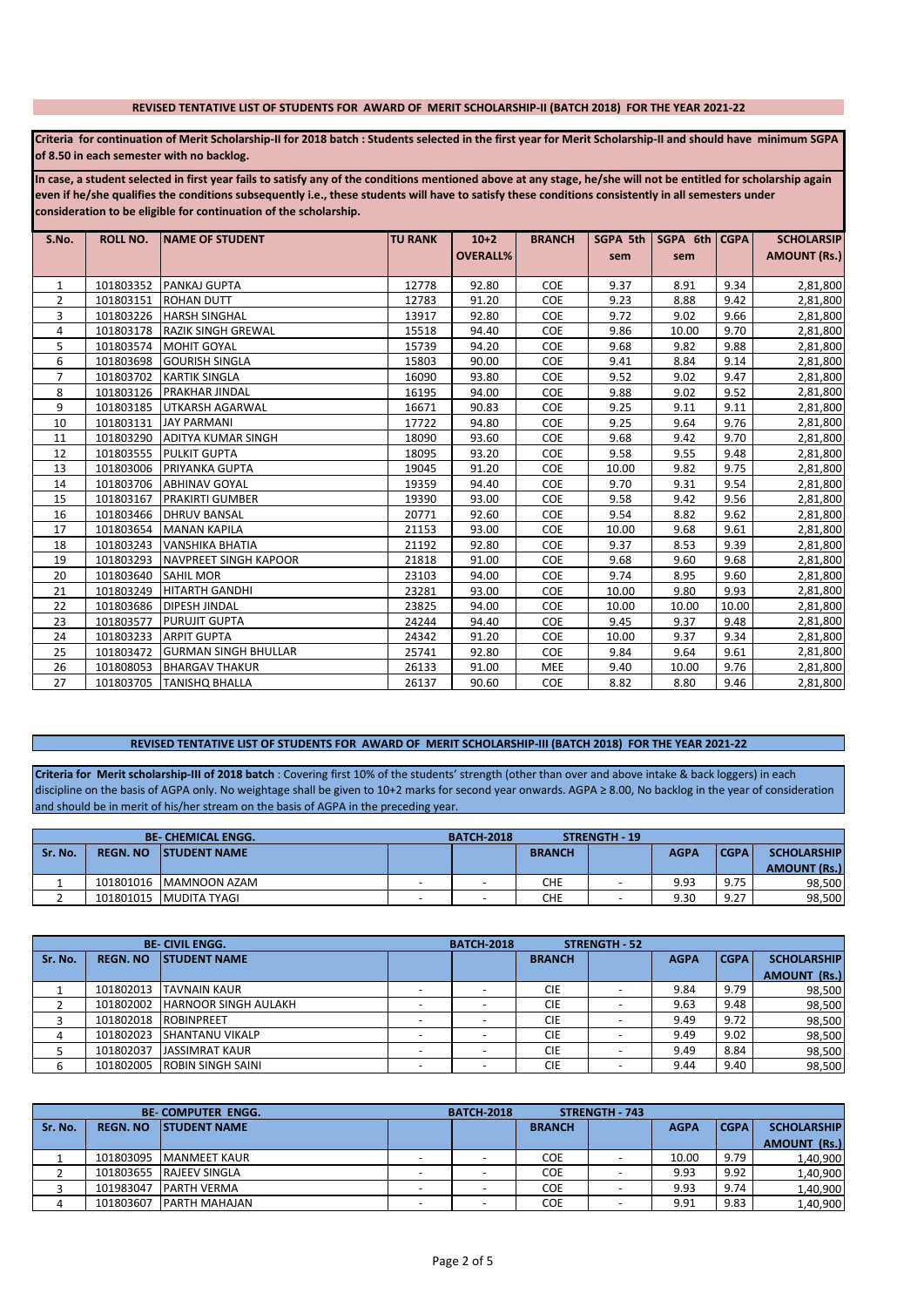| 5              |                        | 101803674 RITESH UPPAL                       | $\overline{\phantom{a}}$ |                          | COE               | $\overline{\phantom{a}}$                   | 9.91         | 9.79         | 1,40,900              |
|----------------|------------------------|----------------------------------------------|--------------------------|--------------------------|-------------------|--------------------------------------------|--------------|--------------|-----------------------|
| 6              | 101803671              | <b>KARTIK SHARMA</b>                         | $\blacksquare$           | $\blacksquare$           | <b>COE</b>        | $\blacksquare$                             | 9.86         | 9.89         | $\overline{1,}40,900$ |
| $\overline{7}$ | 101983043              | UMANG SHARMA                                 | $\overline{\phantom{a}}$ | $\sim$                   | <b>COE</b>        | $\sim$                                     | 9.85         | 9.50         | 1,40,900              |
| 8              | 101803080              | <b>VIDISHA VERMA</b>                         |                          |                          | COE               |                                            | 9.83         | 9.60         | 1,40,900              |
| 9              | 101803650              | <b>ADITI BANSAL</b>                          | $\overline{\phantom{a}}$ | $\overline{\phantom{a}}$ | COE               | $\overline{\phantom{a}}$                   | 9.83         | 9.60         | 1,40,900              |
| 10             | 101803225              | <b>RAMANDEEP SINGH</b>                       | $\blacksquare$           | $\sim$                   | COE               | $\overline{\phantom{a}}$                   | 9.83         | 9.43         | 1,40,900              |
| 11             | 101803272              | <b>BIBEKPREET SINGH</b>                      | $\overline{\phantom{a}}$ | $\overline{\phantom{a}}$ | COE               | $\overline{a}$                             | 9.79         | 9.83         | 1,40,900              |
| 12             | 101803311              | PAYAL                                        | $\overline{\phantom{a}}$ | $\overline{\phantom{a}}$ | COE               | $\overline{\phantom{a}}$                   | 9.79         | 9.83         | 1,40,900              |
| 13             | 101983030              | <b>AKSHIT KUMAR</b>                          | $\sim$                   | $\sim$                   | COE               | $\blacksquare$                             | 9.79         | 9.80         | 1,40,900              |
| 14             | 101803100              | <b>SIMRAN JOT KAUR</b>                       | $\blacksquare$           | $\overline{\phantom{a}}$ | <b>COE</b>        | $\blacksquare$                             | 9.79         | 9.62         | 1,40,900              |
| 15             | 101803209              | <b>AADARSH GUPTA</b>                         | $\overline{\phantom{a}}$ | $\overline{\phantom{a}}$ | COE               | $\overline{\phantom{a}}$                   | 9.77         | 9.72         | 1,40,900              |
| 16             | 101803673              | <b>PRATYUSH KUMAR TIWARI</b>                 | $\overline{\phantom{a}}$ | $\overline{\phantom{a}}$ | COE               | $\overline{\phantom{a}}$                   | 9.77         | 9.71         | 1,40,900              |
| 17             | 101803660              | <b>JASKARAN SINGH</b>                        | $\blacksquare$           | $\blacksquare$           | COE               | $\blacksquare$                             | 9.75         | 9.67         | 1,40,900              |
| 18             | 101983059              | PRABHNOOR                                    | $\blacksquare$           | $\overline{\phantom{a}}$ | <b>COE</b>        | $\overline{\phantom{a}}$                   | 9.75         | 9.36         | 1,40,900              |
| 19             | 101803042              | <b>TANISHA GARG</b>                          |                          |                          | COE               | $\overline{\phantom{a}}$                   | 9.72         | 9.58         | 1,40,900              |
| 20             | 101803163              | <b>JASMEHAK KAUR</b>                         | $\overline{\phantom{a}}$ | $\overline{\phantom{a}}$ | COE               | $\overline{\phantom{a}}$                   | 9.70         | 9.71         | 1,40,900              |
| 21             | 101803463              | <b>ABHISHEK JINDAL</b>                       | $\sim$                   | $\sim$                   | <b>COE</b>        | $\overline{\phantom{a}}$                   | 9.70         | 9.45         | 1,40,900              |
| 22             | 101803281              | <b>PARNEET SINGH</b>                         |                          |                          | COE               | $\overline{a}$                             | 9.69         | 9.82         | 1,40,900              |
| 23             | 101803176              | <b>ATINDERPAL KAUR</b>                       | $\overline{\phantom{a}}$ | $\overline{\phantom{a}}$ | COE               | $\overline{\phantom{a}}$                   | 9.68         | 9.75         | 1,40,900              |
| 24             | 101803539              | <b>TWISSA MODI</b>                           | $\overline{\phantom{a}}$ | $\overline{\phantom{a}}$ | <b>COE</b>        | $\blacksquare$                             | 9.68         | 9.47         | 1,40,900              |
| 25             | 101803469              | <b>ASEEM KHULLAR</b>                         | $\blacksquare$           |                          | <b>COE</b>        | $\blacksquare$                             | 9.67         | 9.64         | 1,40,900              |
| 26             | 101803283              | <b>AARUSHI</b>                               | $\overline{\phantom{a}}$ | $\overline{\phantom{a}}$ | COE               | $\overline{\phantom{a}}$                   | 9.64         | 9.61         | 1,40,900              |
| 27             | 101853039              | PARTH ARORA                                  | $\blacksquare$           | $\sim$                   | COE               | $\blacksquare$                             | 9.62         | 9.85         | 1,40,900              |
| 28             | 101803108              | <b>VINAY SINGH</b>                           | $\overline{\phantom{a}}$ | $\blacksquare$           | COE               | $\blacksquare$                             | 9.62         | 9.67         | 1,40,900              |
| 29             | 101803329              | <b>VEDANT GUPTA</b>                          | $\overline{\phantom{a}}$ | $\overline{\phantom{a}}$ | <b>COE</b>        | $\overline{\phantom{a}}$                   | 9.62         | 9.63         | 1,40,900              |
| 30             | 101803174              | <b>MANPREET SINGH</b>                        |                          |                          | COE               | $\overline{\phantom{a}}$                   | 9.62         | 9.54         | 1,40,900              |
| 31             | 101803602              | <b>AMISH MENGI</b>                           | $\omega$                 | $\blacksquare$           | COE               | $\mathbb{L}^2$                             | 9.62         | 9.48         | 1,40,900              |
| 32             | 101803143              | K LIKHITA                                    | $\overline{\phantom{a}}$ | $\overline{\phantom{a}}$ | <b>COE</b>        | $\overline{\phantom{a}}$                   | 9.59         | 9.77         | 1,40,900              |
| 33             | 101833001              | <b>MAITRI TIWARI</b>                         |                          |                          | COE               | $\overline{\phantom{a}}$                   | 9.58         | 9.69         | 1,40,900              |
| 34             | 101803637              | DISHA SHARMA                                 | $\overline{\phantom{a}}$ | $\overline{\phantom{a}}$ | COE               | $\overline{\phantom{a}}$                   | 9.54         | 9.53         | 1,40,900              |
| 35             | 101803665              | <b>AKHIL RANA</b>                            | $\sim$                   | $\overline{\phantom{a}}$ | COE               | $\blacksquare$                             | 9.54         | 9.23         | 1,40,900              |
| 36             | 101983031              | <b>KRITIKA AGGARWAL</b>                      |                          |                          | COE               | $\blacksquare$                             | 9.53         | 9.69         | 1,40,900              |
| 37             | 101803576              | <b>DIVYANSHI GUPTA</b>                       | $\overline{\phantom{a}}$ | $\overline{\phantom{a}}$ | COE               | $\overline{\phantom{a}}$                   | 9.53         | 9.26         | 1,40,900              |
|                | 101803194              | PARIVANSH DEEP SINGH                         | $\sim$                   | $\sim$                   | COE               | $\blacksquare$                             | 9.53         | 9.09         | 1,40,900              |
| 38<br>39       | 101803638              | <b>ANUJ SINGLA</b>                           | $\blacksquare$           | $\overline{\phantom{a}}$ | COE               | $\blacksquare$                             | 9.52         | 9.59         | 1,40,900              |
|                | 101803116              | <b>AVIK KUTHIALA</b>                         | $\overline{\phantom{a}}$ | $\overline{\phantom{a}}$ | <b>COE</b>        | $\overline{\phantom{a}}$                   | 9.51         | 9.42         | 1,40,900              |
| 40<br>41       | 101803181              | <b>MANSIMRAN SINGH</b>                       | $\overline{\phantom{a}}$ | $\overline{\phantom{a}}$ | COE               | $\overline{\phantom{a}}$                   | 9.51         | 8.33         |                       |
|                | 101803287              | <b>ANIKATE JINDAL</b>                        | $\blacksquare$           | $\blacksquare$           | COE               | $\overline{\phantom{a}}$                   | 9.50         | 9.77         | 1,40,900              |
| 42             | 101803458              | LIZA MOHINDRA                                | $\overline{\phantom{a}}$ | $\overline{\phantom{a}}$ | <b>COE</b>        | $\overline{\phantom{a}}$                   | 9.50         | 9.74         | 1,40,900              |
| 43             |                        |                                              |                          |                          |                   |                                            |              |              | 1,40,900              |
| 44             | 101983033              | <b>RITIK AGGARWAL</b>                        | $\blacksquare$           | $\Box$                   | COE               | $\overline{\phantom{a}}$<br>$\blacksquare$ | 9.50         | 9.74         | 1,40,900              |
| 45             | 101983029              | <b>VRINDA AGARWAL</b><br><b>MANAV BANSAL</b> | $\blacksquare$           | $\overline{\phantom{a}}$ | COE               | $\blacksquare$                             | 9.50         | 9.71         | 1,40,900              |
| 46             | 101853012<br>101983062 |                                              |                          | $\overline{\phantom{a}}$ | <b>COE</b><br>COE | $\overline{\phantom{a}}$                   | 9.50<br>9.48 | 9.57<br>9.45 | 1,40,900              |
| 47             |                        | <b>MEHAK GARG</b>                            |                          |                          |                   |                                            |              |              | 1,40,900              |
| 48             | 101803488              | <b>GARVIT SHARMA</b>                         | $\overline{\phantom{a}}$ | $\overline{\phantom{a}}$ | COE               | $\overline{\phantom{a}}$                   | 9.47         | 9.68         | 1,40,900              |
| 49             | 101803002              | <b>AVINASH JINDAL</b>                        | $\overline{\phantom{a}}$ | $\overline{\phantom{a}}$ | <b>COE</b>        |                                            | 9.47         | 9.47         | 1,40,900              |
| 50             |                        | 101803124 NIPUN BHAGAT                       |                          |                          | <b>COE</b>        |                                            | 9.47         | 9.12         | 1,40,900              |
| 51             |                        | 101983054 RITIK KUMAR                        | $\overline{\phantom{a}}$ | $\overline{\phantom{a}}$ | COE               | $\overline{\phantom{a}}$                   | 9.45         | 9.38         | 1,40,900              |
| 52             | 101803207              | <b>ISHAN MANUJA</b>                          | $\overline{\phantom{a}}$ | $\overline{\phantom{a}}$ | COE               | $\sim$                                     | 9.45         | 8.91         | 1,40,900              |
| 53             | 101803362              | <b>ISHA SINGAL</b>                           |                          | $\overline{\phantom{a}}$ | COE               | $\blacksquare$                             | 9.44         | 9.69         | 1,40,900              |
| 54             | 101803039              | <b>KARAN GOYAL</b>                           | $\overline{\phantom{m}}$ | $\overline{\phantom{a}}$ | <b>COE</b>        | $\overline{\phantom{a}}$                   | 9.44         | 9.65         | 1,40,900              |
| 55             | 101803568              | <b>TUSHAR GUPTA</b>                          |                          |                          | COE               | $\overline{\phantom{a}}$                   | 9.44         | 9.38         | 1,40,900              |
| 56             | 101803147              | <b>ADIT AGGARWAL</b>                         | $\Box$                   | $\blacksquare$           | <b>COE</b>        | $\blacksquare$                             | 9.44         | 9.06         | 1,40,900              |
| 57             | 101803715              | <b>TUSHAR TANEJA</b>                         | $\overline{\phantom{a}}$ | $\overline{\phantom{a}}$ | <b>COE</b>        | $\overline{\phantom{a}}$                   | 9.43         | 9.13         | 1,40,900              |
| 58             | 101803008              | <b>SARTHAK DHINGRA</b>                       |                          |                          | <b>COE</b>        |                                            | 9.43         | 9.11         | 1,40,900              |
| 59             | 101803419              | UTKARSH SHARMA                               | $\overline{\phantom{a}}$ | $\overline{\phantom{a}}$ | COE               | $\overline{\phantom{a}}$                   | 9.43         | 8.82         | 1,40,900              |
| 60             | 101803621              | <b>GAURISH GARG</b>                          | $\overline{\phantom{a}}$ | $\overline{\phantom{a}}$ | COE               | $\overline{\phantom{a}}$                   | 9.42         | 9.36         | 1,40,900              |
| 61             | 101803625              | KUSHAGRA GOEL                                |                          |                          | COE               |                                            | 9.42         | 9.35         | 1,40,900              |
| 62             | 101803511              | PRIYANSH BANSAL                              | $\overline{\phantom{a}}$ | $\overline{\phantom{a}}$ | COE               | $\overline{\phantom{a}}$                   | 9.42         | 9.34         | 1,40,900              |
| 63             | 101983049              | <b>EKALAVYA GANDOTRA</b>                     | $\overline{\phantom{a}}$ | $\overline{\phantom{a}}$ | <b>COE</b>        | $\overline{\phantom{a}}$                   | 9.41         | 9.44         | 1,40,900              |
| 64             | 101803005              | <b>ARNAV AGARWAL</b>                         | $\overline{\phantom{a}}$ |                          | <b>COE</b>        | $\overline{\phantom{a}}$                   | 9.41         | 9.07         | 1,40,900              |
| 65             | 101803357              | NANDINI DEWRA                                | $\overline{\phantom{a}}$ | $\overline{\phantom{a}}$ | COE               | $\overline{\phantom{a}}$                   | 9.41         | 8.80         | 1,40,900              |
| 66             | 101803556              | <b>JATIN JINDAL</b>                          | $\overline{\phantom{a}}$ | $\overline{\phantom{a}}$ | COE               | $\overline{\phantom{a}}$                   | 9.40         | 9.70         | 1,40,900              |
| 67             | 101983036              | <b>ARMAAN BAHL</b>                           | $\blacksquare$           | $\blacksquare$           | COE               | $\overline{\phantom{a}}$                   | 9.40         | 9.62         | 1,40,900              |
| 68             | 101803169              | <b>EKNOOR KAUR</b>                           | $\overline{\phantom{a}}$ | $\overline{\phantom{a}}$ | COE               | $\overline{\phantom{a}}$                   | 9.40         | 9.44         | 1,40,900              |
| 69             | 101803652              | <b>CHIRAG GOEL</b>                           |                          |                          | COE               | $\overline{\phantom{a}}$                   | 9.40         | 9.32         | 1,40,900              |
| 70             | 101803699              | <b>JAYANT ANEJA</b>                          | $\overline{\phantom{a}}$ | $\Box$                   | COE               | $\blacksquare$                             | 9.40         | 9.15         | 1,40,900              |
| 71             | 101803670              | <b>NIKHIL BANSAL</b>                         | $\overline{\phantom{a}}$ | $\overline{\phantom{a}}$ | <b>COE</b>        | $\overline{\phantom{a}}$                   | 9.39         | 9.61         | 1,40,900              |
| 72             | 101803044              | <b>VANSH LUTHRA</b>                          |                          |                          | <b>COE</b>        | $\overline{\phantom{a}}$                   | 9.38         | 9.35         | 1,40,900              |
| 73             | 101803136              | SHIVI AGARWAL                                | $\overline{\phantom{a}}$ | $\overline{\phantom{a}}$ | COE               | $\overline{\phantom{a}}$                   | 9.37         | 9.57         | 1,40,900              |
| 74             | 101803617              | YASH SHUKLA                                  | $\overline{\phantom{a}}$ | $\overline{\phantom{a}}$ | COE               | $\overline{\phantom{a}}$                   | 9.37         | 8.58         | 1,40,900              |
| 75             | 101803620              | HIMANSHU MAHAJAN                             |                          |                          | COE               |                                            | 9.37         | 8.53         | 1,40,900              |
|                |                        |                                              |                          |                          |                   |                                            |              |              |                       |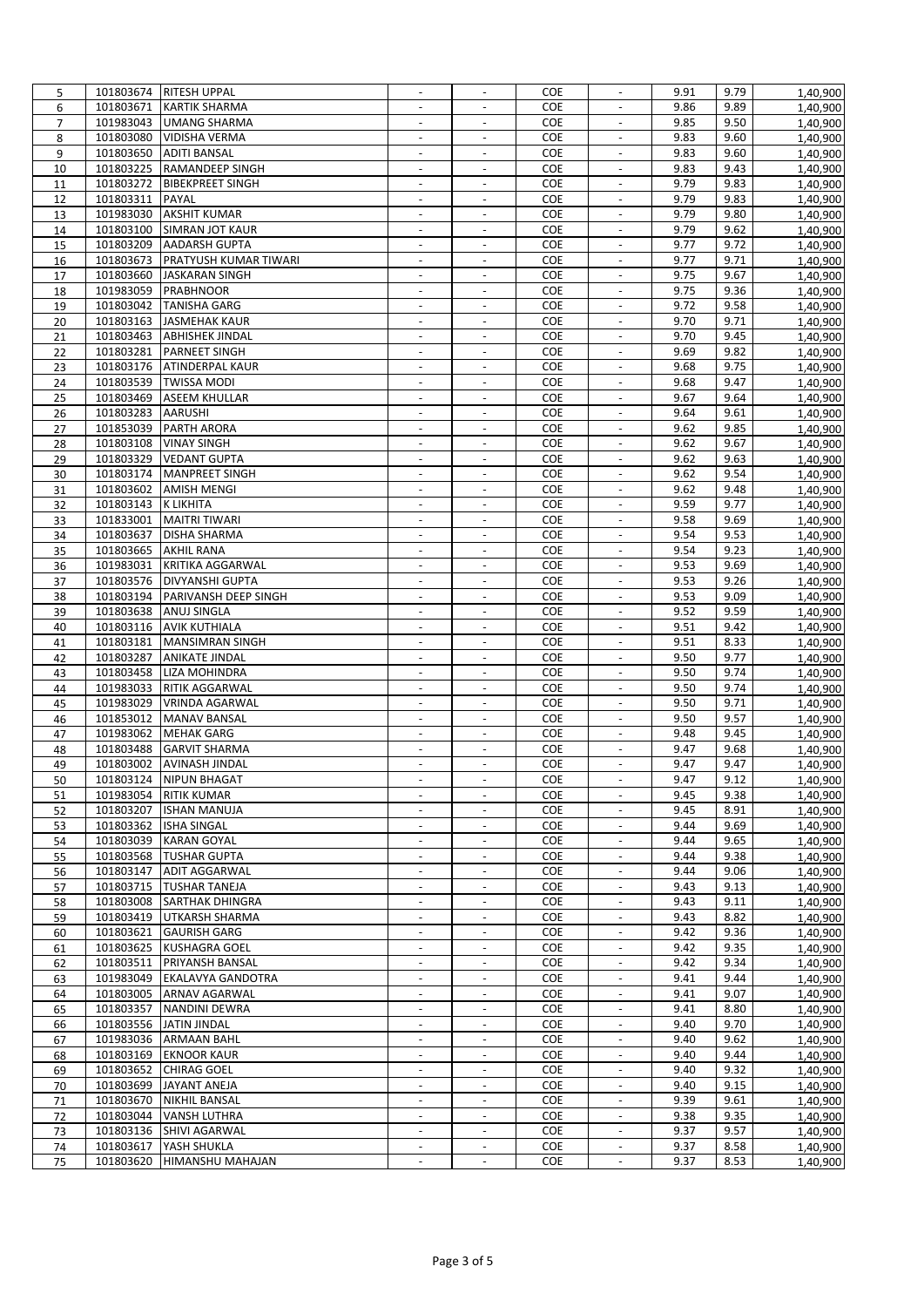|         |                 | <b>BE-ELECTRICAL ENGG.</b>  | <b>BATCH-2018</b> |               | STRENGTH 66              |             |        |                     |
|---------|-----------------|-----------------------------|-------------------|---------------|--------------------------|-------------|--------|---------------------|
| Sr. No. | <b>REGN. NO</b> | <b>ISTUDENT NAME</b>        |                   | <b>BRANCH</b> |                          | <b>AGPA</b> | l CGPA | <b>SCHOLARSHIP</b>  |
|         |                 |                             |                   |               |                          |             |        | <b>AMOUNT (Rs.)</b> |
|         | 101804050       | <b>VAIBHAV SHARMA</b>       |                   | <b>ELE</b>    |                          | 10.00       | 9.42   | 98,500              |
|         | 101804043       | <b>JASLEEN KAUR</b>         |                   | <b>ELE</b>    |                          | 9.78        | 9.80   | 98,500              |
|         | 101804064       | <b>VISHIKA GOYAL</b>        |                   | <b>ELE</b>    | $\overline{\phantom{a}}$ | 9.72        | 9.85   | 98,500              |
| 4       | 101804021       | <b>HARNAM SINGH DHILLON</b> |                   | <b>ELE</b>    |                          | 9.69        | 9.84   | 98,500              |
|         | 101804042       | <b>ANKIT KUMAR</b>          |                   | <b>ELE</b>    |                          | 9.59        | 9.75   | 98,500              |
| 6       | 101804016       | <b>IMANKHUSHPREET KAUR</b>  |                   | <b>ELE</b>    |                          | 9.58        | 9.72   | 98,500              |
|         | 101804017       | <b>SIMRAN SINGH</b>         |                   | ELE           | $\overline{\phantom{a}}$ | 9.46        | 9.08   | 98,500              |
|         |                 |                             |                   |               |                          |             |        |                     |

|         |                     | <b>BE-ELECTRONICS INSTRUMENTATION &amp; CONT.</b> | <b>BATCH 2018</b> |               | <b>STRENGTH 33</b>       |             |        |                    |
|---------|---------------------|---------------------------------------------------|-------------------|---------------|--------------------------|-------------|--------|--------------------|
| Sr. No. | <b>REGN. NO</b>     | <b>ISTUDENT NAME</b>                              |                   | <b>BRANCH</b> |                          | <b>AGPA</b> | l CGPA | <b>SCHOLARSHIP</b> |
|         |                     |                                                   |                   |               |                          |             |        | AMOUNT (Rs.)       |
|         | 101805031 IDEV VIJH |                                                   |                   | EIC           | $\overline{\phantom{a}}$ | 9.73        | 9.21   | 98,500             |
|         | 101805027           | KALASH PANDEY                                     |                   | EIC           |                          | 9.64        | 9.38   | 98,500             |
|         | 101805012           | <b>PUSHPAK ROOPRAO</b>                            |                   | EIC           |                          | 9.29        | 9.55   | 98,500             |
|         | 101805007           | <b>VISHAL AHUJA</b>                               |                   | EIC           |                          | 9.03        | 8.57   | 98,500             |

|                | <b>BE-ELECTRONICS &amp; COMM.</b> |                              |                          | <b>BATCH-2018</b>        |               | <b>STRENGTH-192</b>      |             |             |                     |
|----------------|-----------------------------------|------------------------------|--------------------------|--------------------------|---------------|--------------------------|-------------|-------------|---------------------|
| Sr. No.        | <b>REGN. NO</b>                   | <b>STUDENT NAME</b>          |                          |                          | <b>BRANCH</b> |                          | <b>AGPA</b> | <b>CGPA</b> | <b>SCHOLARSHIP</b>  |
|                |                                   |                              |                          |                          |               |                          |             |             | <b>AMOUNT (Rs.)</b> |
| $\mathbf{1}$   | 101806050                         | <b>DARSHVIR SINGH GREWAL</b> | $\overline{\phantom{a}}$ | $\overline{\phantom{a}}$ | <b>ECE</b>    | $\overline{\phantom{a}}$ | 9.91        | 9.94        | 1,17,500            |
| $\overline{2}$ | 101806136                         | <b>RIYA JAIN</b>             | $\overline{\phantom{a}}$ | $\overline{\phantom{a}}$ | <b>ECE</b>    | $\overline{\phantom{a}}$ | 9.90        | 9.24        | 1,17,500            |
| 3              | 101806117                         | <b>HARSHUL GARG</b>          | $\overline{\phantom{a}}$ | $\overline{\phantom{a}}$ | <b>ECE</b>    | $\overline{\phantom{a}}$ | 9.83        | 9.64        | 1,17,500            |
| 4              | 101806178                         | <b>DEEKSHA</b>               | $\overline{\phantom{a}}$ | $\overline{\phantom{a}}$ | <b>ECE</b>    | $\overline{\phantom{a}}$ | 9.78        | 9.72        | 1,17,500            |
| 5              | 101806156                         | <b>VIPEN KUMAR</b>           | $\overline{\phantom{a}}$ | $\overline{\phantom{a}}$ | <b>ECE</b>    | $\overline{\phantom{a}}$ | 9.67        | 9.44        | 1,17,500            |
| 6              | 101806034                         | <b>HARDIK GUPTA</b>          | $\overline{\phantom{a}}$ | $\overline{\phantom{a}}$ | <b>ECE</b>    | $\overline{\phantom{a}}$ | 9.61        | 9.70        | 1,17,500            |
| $\overline{7}$ | 101806042                         | <b>ANUBHAV CHAWLA</b>        | $\overline{\phantom{a}}$ | $\overline{\phantom{a}}$ | ECE           | $\overline{\phantom{a}}$ | 9.60        | 9.75        | 1,17,500            |
| 8              | 101806112                         | <b>SIMRAN SHARMA</b>         | $\overline{\phantom{a}}$ | $\overline{\phantom{a}}$ | <b>ECE</b>    | $\overline{\phantom{a}}$ | 9.52        | 9.60        | 1,17,500            |
| 9              | 101856012                         | <b>ANANYA GARG</b>           | $\overline{\phantom{a}}$ | $\overline{\phantom{a}}$ | <b>ECE</b>    | $\overline{\phantom{a}}$ | 9.52        | 9.04        | 1,17,500            |
| 10             | 101806021                         | <b>SHIVAM GUPTA</b>          | $\overline{\phantom{a}}$ | $\overline{\phantom{a}}$ | <b>ECE</b>    | $\overline{\phantom{a}}$ | 9.49        | 9.32        | 1,17,500            |
| 11             | 101986004                         | YASH JUYAL                   | $\overline{\phantom{a}}$ | $\overline{\phantom{a}}$ | ECE           | $\overline{\phantom{a}}$ | 9.43        | 9.01        | 1,17,500            |
| 12             | 101806069                         | <b>ANSHIKA BANSAL</b>        | $\overline{\phantom{a}}$ | $\overline{\phantom{a}}$ | <b>ECE</b>    | $\overline{\phantom{a}}$ | 9.35        | 8.29        | 1,17,500            |
| 13             | 101986002                         | <b>AMISHA GUPTA</b>          | $\overline{\phantom{a}}$ |                          | <b>ECE</b>    | $\overline{\phantom{a}}$ | 9.31        | 9.19        | 1,17,500            |
| 14             | 101806052                         | <b>SANYAM RASTOGI</b>        | $\overline{\phantom{a}}$ | $\overline{\phantom{a}}$ | <b>ECE</b>    | $\overline{\phantom{a}}$ | 9.30        | 9.24        | 1,17,500            |
| 15             | 101806165                         | SOURAV                       | $\overline{\phantom{a}}$ | $\overline{\phantom{a}}$ | <b>ECE</b>    | $\overline{\phantom{a}}$ | 9.23        | 8.86        | 1,17,500            |
| 16             | 101806213                         | <b>ADITYA SHARMA</b>         | $\overline{\phantom{a}}$ | $\overline{\phantom{a}}$ | ECE           | $\overline{\phantom{a}}$ | 9.23        | 8.35        | 1,17,500            |
| 17             | 101806047                         | <b>SHANKHO BORON GHOSH</b>   | $\overline{\phantom{a}}$ | $\overline{\phantom{a}}$ | ECE           | $\overline{\phantom{a}}$ | 9.22        | 8.57        | 1,17,500            |
| 18             | 101806116                         | <b>DEEKSHITA GUPTA</b>       | $\overline{\phantom{a}}$ |                          | <b>ECE</b>    | ٠                        | 9.21        | 9.09        | 1,17,500            |
| 19             | 101806066                         | <b>TANU KANSAL</b>           | $\overline{\phantom{a}}$ | $\overline{\phantom{a}}$ | <b>ECE</b>    | $\overline{\phantom{a}}$ | 9.21        | 8.59        | 1,17,500            |
| 20             | 101806184                         | <b>IPRATYUSH SAXENA</b>      | $\overline{\phantom{a}}$ | $\overline{\phantom{a}}$ | ECE           | $\overline{\phantom{a}}$ | 9.20        | 8.75        | 1,17,500            |

|                | <b>BE-MECHANICAL ENGG.</b> |                              | <b>BATCH-2018</b><br><b>STRENGTH-230</b> |                          |               |                          |             |             |                     |
|----------------|----------------------------|------------------------------|------------------------------------------|--------------------------|---------------|--------------------------|-------------|-------------|---------------------|
| Sr. No.        | <b>REGN. NO</b>            | <b>STUDENT NAME</b>          |                                          |                          | <b>BRANCH</b> |                          | <b>AGPA</b> | <b>CGPA</b> | <b>SCHOLARSHIP</b>  |
|                |                            |                              |                                          |                          |               |                          |             |             | <b>AMOUNT (Rs.)</b> |
| 1              | 101808148                  | <b>ARSHVIR SINGH</b>         | $\overline{\phantom{a}}$                 | $\overline{\phantom{a}}$ | <b>MEE</b>    | $\overline{\phantom{a}}$ | 10.00       | 9.68        | 1,40,900            |
| $\overline{2}$ | 101808067                  | <b>HARNOOR SINGH SAINI</b>   | $\overline{\phantom{a}}$                 |                          | <b>MEE</b>    | $\overline{\phantom{a}}$ | 9.82        | 9.41        | 1,40,900            |
| 3              | 101808220                  | <b>MUDIT LODHA</b>           | $\overline{\phantom{a}}$                 | $\overline{\phantom{a}}$ | <b>MEE</b>    | $\overline{\phantom{a}}$ | 9.82        | 9.23        | 1,40,900            |
| 4              | 101808078                  | <b>AVIRAL CHHARIA</b>        | $\overline{\phantom{a}}$                 | $\overline{\phantom{a}}$ | <b>MEE</b>    | $\blacksquare$           | 9.74        | 9.50        | 1,40,900            |
| 5              | 101808007                  | <b>UPNISHAD KASTURI</b>      | $\overline{\phantom{a}}$                 | $\sim$                   | <b>MEE</b>    | $\sim$                   | 9.72        | 9.75        | 1,40,900            |
| 6              | 101808180                  | JAIKARAN SINGH               | $\overline{\phantom{a}}$                 | $\overline{\phantom{a}}$ | <b>MEE</b>    | $\overline{\phantom{a}}$ | 9.72        | 9.60        | 1,40,900            |
| $\overline{7}$ | 101808118                  | <b>HARSHIT</b>               | $\overline{\phantom{a}}$                 | $\overline{\phantom{a}}$ | <b>MEE</b>    | $\overline{\phantom{a}}$ | 9.72        | 9.55        | 1,40,900            |
| 8              | 101808215                  | <b>SHANKHANEEL BASAK</b>     | $\overline{\phantom{a}}$                 | $\overline{\phantom{a}}$ | <b>MEE</b>    | $\overline{\phantom{a}}$ | 9.72        | 9.50        | 1,40,900            |
| 9              | 101808115                  | <b>PHALGUN DADHEECH</b>      | $\overline{\phantom{a}}$                 | $\overline{\phantom{a}}$ | <b>MEE</b>    | $\overline{\phantom{a}}$ | 9.72        | 9.48        | 1,40,900            |
| 10             | 101808075                  | <b>MANAV JINDAL</b>          | $\overline{\phantom{a}}$                 | $\overline{\phantom{a}}$ | <b>MEE</b>    | $\overline{\phantom{a}}$ | 9.72        | 8.62        | 1,40,900            |
| 11             | 101808198                  | <b>ANMOL DUTT</b>            | $\overline{\phantom{a}}$                 | $\overline{\phantom{a}}$ | <b>MEE</b>    | $\blacksquare$           | 9.70        | 9.26        | 1,40,900            |
| 12             | 101808083                  | <b>AGRIM SHARMA</b>          | $\overline{\phantom{a}}$                 | $\overline{\phantom{a}}$ | <b>MEE</b>    | $\overline{\phantom{a}}$ | 9.70        | 9.03        | 1,40,900            |
| 13             | 101988008                  | <b>HARSHDEEP KAUR</b>        | $\overline{\phantom{a}}$                 | $\overline{\phantom{a}}$ | <b>MEE</b>    | $\blacksquare$           | 9.62        | 9.41        | 1,40,900            |
| 14             | 101808081                  | <b>AMANDEEP SINGH</b>        | $\overline{\phantom{a}}$                 | $\overline{\phantom{a}}$ | <b>MEE</b>    | $\overline{\phantom{a}}$ | 9.62        | 9.40        | 1,40,900            |
| 15             | 101808003                  | <b>JATIN GUPTA</b>           | $\overline{\phantom{a}}$                 | $\overline{\phantom{a}}$ | <b>MEE</b>    | $\overline{\phantom{a}}$ | 9.62        | 8.95        | 1,40,900            |
| 16             | 101808167                  | <b>ANGAD DEEP SINGH</b>      | $\overline{\phantom{a}}$                 |                          | <b>MEE</b>    | $\overline{\phantom{a}}$ | 9.56        | 9.23        | 1,40,900            |
| 17             | 101808230                  | <b>ARIHANT YADAV</b>         | $\overline{\phantom{a}}$                 | $\overline{\phantom{a}}$ | <b>MEE</b>    | $\overline{\phantom{a}}$ | 9.54        | 8.71        | 1,40,900            |
| 18             | 101808235                  | <b>SAMARTH KHANEJA</b>       | $\overline{\phantom{a}}$                 | $\blacksquare$           | <b>MEE</b>    | $\sim$                   | 9.52        | 8.74        | 1,40,900            |
| 19             | 101808138                  | <b>PAARTH JINDAL</b>         | $\overline{\phantom{a}}$                 | $\overline{\phantom{a}}$ | <b>MEE</b>    | $\overline{\phantom{a}}$ | 9.48        | 9.31        | 1,40,900            |
| 20             | 101808121                  | <b>IGURSANGATPREET SINGH</b> | $\overline{\phantom{a}}$                 | $\overline{\phantom{a}}$ | <b>MEE</b>    | $\overline{\phantom{a}}$ | 9.48        | 8.64        | 1,40,900            |
| 21             | 101808223                  | MANAV AGGARWAL               | $\overline{\phantom{a}}$                 | $\overline{\phantom{a}}$ | <b>MEE</b>    | $\overline{\phantom{a}}$ | 9.46        | 8.08        | 1,40,900            |
| 22             | 101808084                  | <b>BHUVAN VINAIK</b>         | $\overline{\phantom{a}}$                 |                          | <b>MEE</b>    | $\overline{\phantom{a}}$ | 9.44        | 8.53        | 1,40,900            |
| 23             | 101808142                  | <b>KASHISH</b>               | $\overline{\phantom{a}}$                 |                          | <b>MEE</b>    | $\overline{\phantom{a}}$ | 9.44        | 8.46        | 1,40,900            |